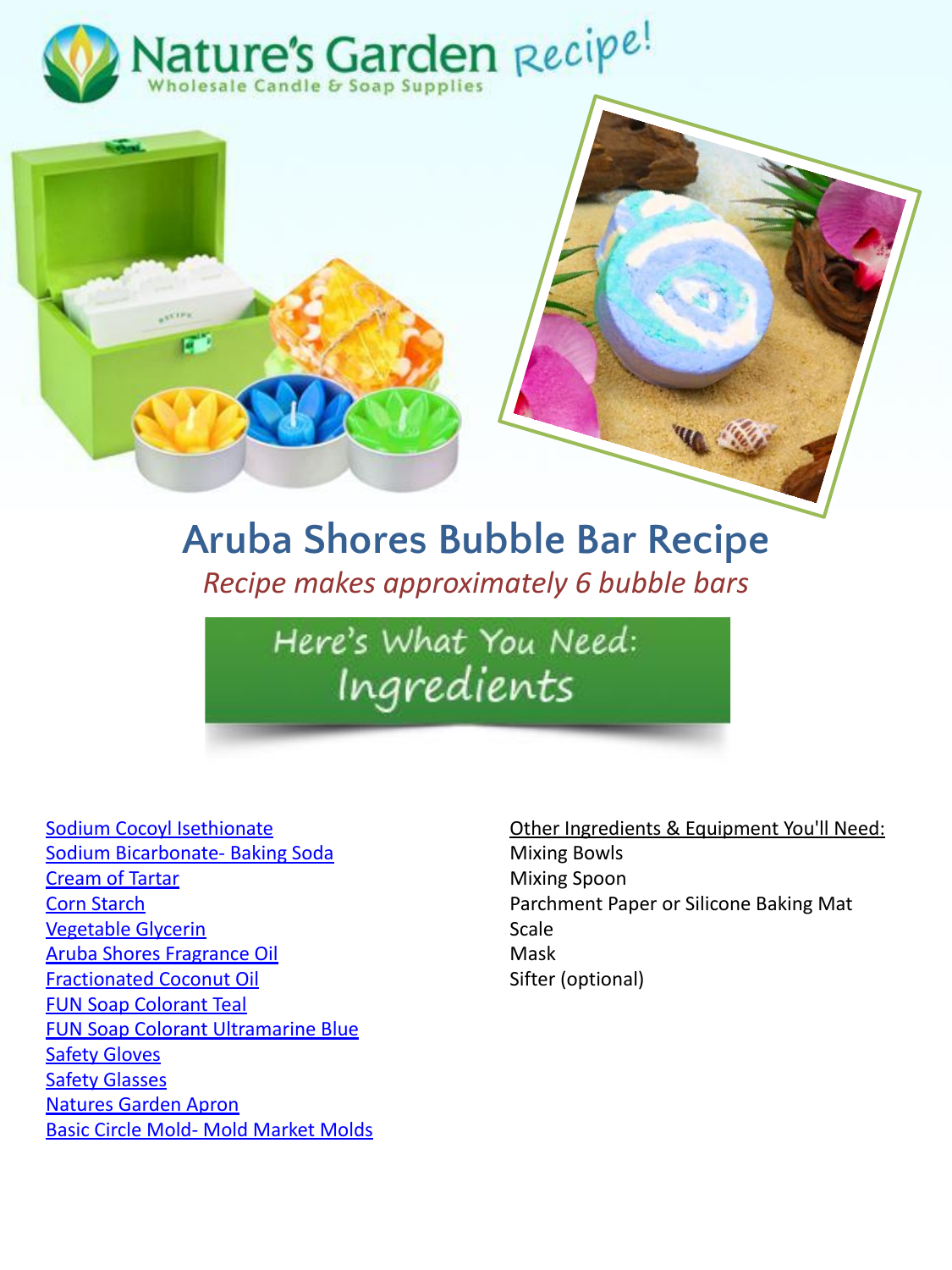

# Here's How It's Done: Directions

### **Total Recipe Amounts:**

332 grams Sodium Cocoyl Isethionate 373 grams Sodium Bicarbonate- Baking Soda 181 grams Cream of Tartar 58 grams Cornstarch 162 grams Vegetable Glycerin 19 grams Fractionated Coconut Oil 11 grams Aruba Shores Fragrance Oil

### **Total Colorant Amounts for Teal Portion:** 8 drops Teal FUN Soap Colorant 2 drops Ultramarine Blue FUN Soap Colorant

**Total Colorant Amounts for Blue Portion:** 8 drops Ultramarine Blue FUN Soap Colorant

Clean and sanitize your workstation and all of your utensils. It is suggested that you wear gloves, an apron, a face mask, and a hair net while preparing this recipe.

**Step 1:** Begin by preparing the dry ingredients. Optional use of a sifter to remove clumps when adding ingredients. In a large mixing bowl, add your baking soda, sodium cocoyl isethionate, cream of tartar, and cornstarch. Mix well. As you are mixing, use your hands to break up any clumps.

**Step 2:** In a second bowl, weigh out and mix the wet ingredients. Blend the vegetable glycerin, fractionated coconut oil, and Aruba Shores Fragrance Oil.

**Step 3:** Add your wet ingredients to the bowl containing the dry ingredients. Use your hands to mix the ingredients together. Keep mixing until you have a dough-like consistency. Note: If your dough is too crumbly, you can add a bit more vegetable glycerin. However, be careful not to add too much or your dough will become too wet and will not set up properly.

**Step 4:** At this time, you will need to separate and color the bubble bar dough. You will be dividing it into three portions. To one bowl, add 194 grams of the bubble bar dough. Set aside, this will remain white. To the second bowl, add 454 grams of the bubble bar dough and 8 drops of the ultramarine blue FUN Soap Colorant. Mix using your hands. To the third bowl, add 454 grams of the bubble bar dough and 8 drops of teal and 2 drops of the ultramarine blue. Again, mix until the colorant is well blended.